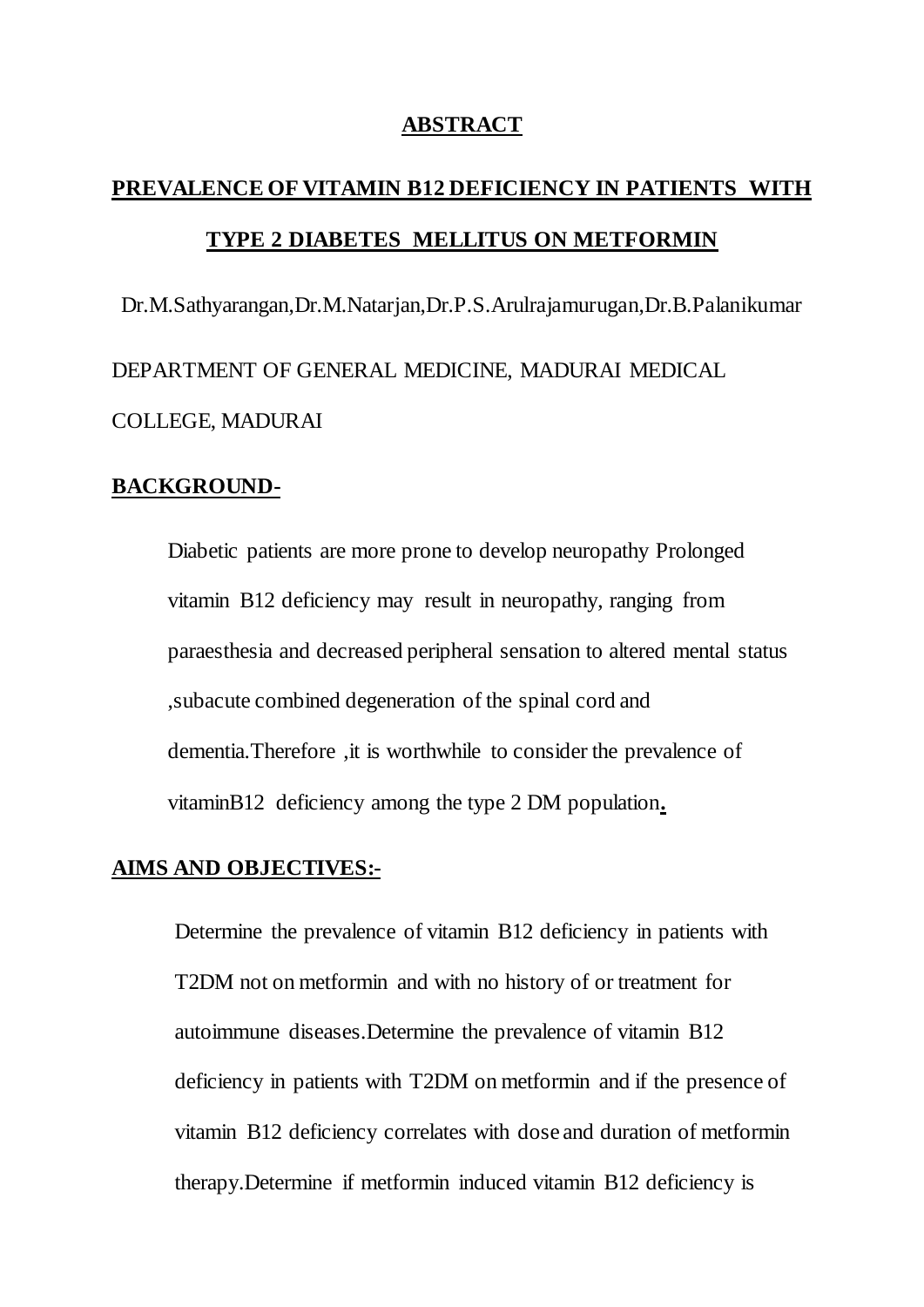associated with anemia as measured by Hb and MCV or peripheral neuropathy as measured by the absence of sensation to 10g monofilament**.**This would inform the need for routine annual vitamin B12 measurements in T2DM on metformin.

#### **METHODS:-**

 Setting: Department of Diabetology & Medicine, Govt Rajaji Hospital,Madurai Medical College , Madurai.Inclusion criteria: Study group : Type 2 diabetic on metformin for more than 18 months

• Control Group : Type 2 diabetic not on metformin for more than 18 months Exclusion criteria: Parenteral Vitamin B12 supplementation, malabsorption (coeliac disease,inflammatory bowel disease,gastro intestinal surgery) malnutrition (pure veg ,anorexia nervosa), chronic alcoholism, DESIGN OF STUDY: Prospective analytical study. PERIOD OF STUDY: 6 Months PARTICIPANTS: Patients with diabetes mellitus diagnosed according to World Health Organization (WHO) criteria and onset of diabetes after 30 years and duration more than or equal to 5 years, in General Medicine wards or attending Diabetology OPD of Government RajajiHospital,Madurai from February 2016 to July 2016. The study will be conducted on 100 patients from General Medicine ward and diabetology OPD of Government Rajaji Hospital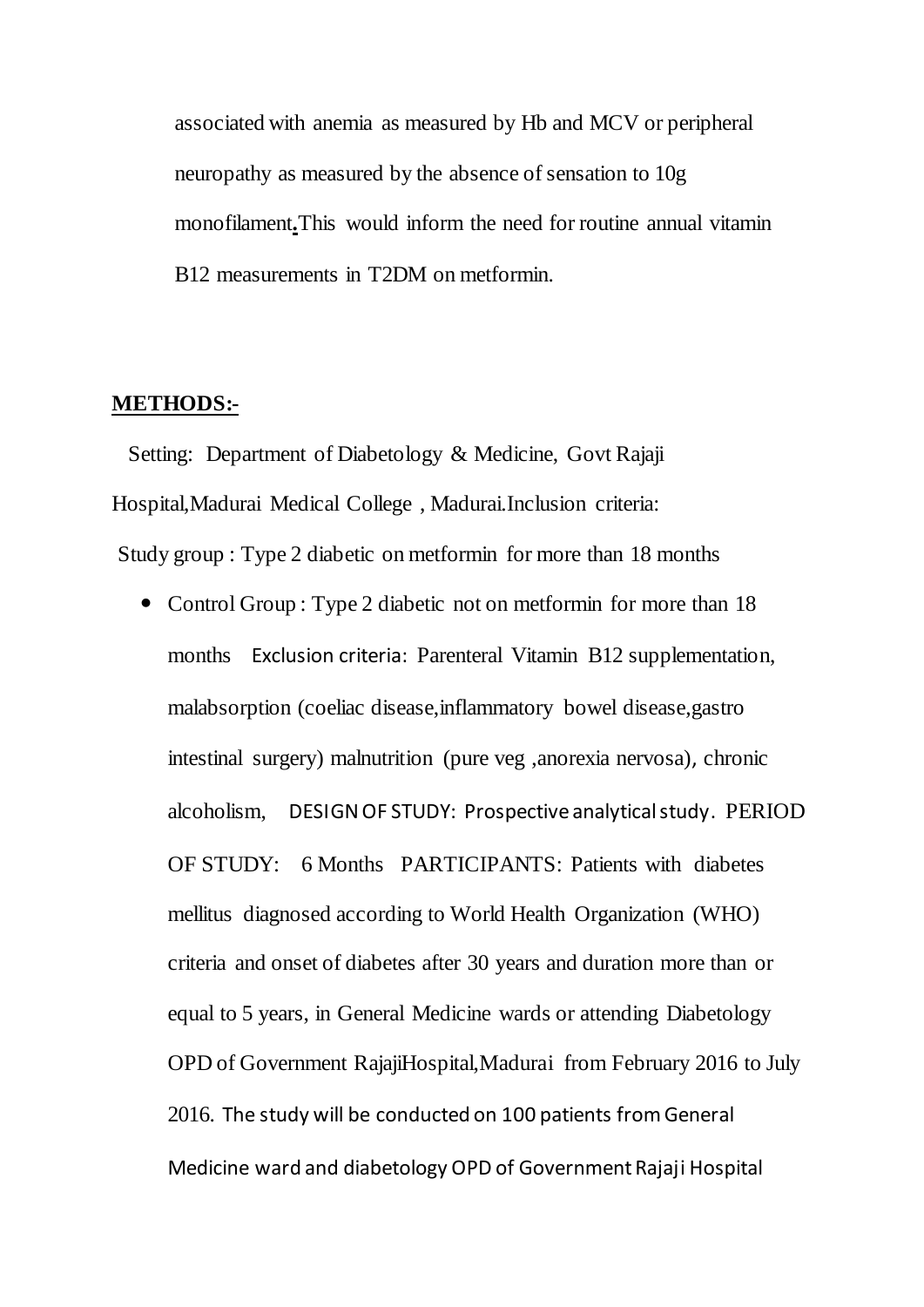Madurai ,in whom serum B12 assay by ELISA method will be done Hundred healthy controls will be selected randomly from bystanders attending the hospital. Significant medical illness will be ruled out by history, physical examination, and investigations.Comparisons among various groups and controls would be made by statistical tests

#### **RESULTS :**

In those patients taking metformin-Hb value mean was found to be 11.9; And in those taking OHA taking other than metformin, mean Hb found to be 13.58; found to be statistically significant. In those patients taking metformin ,neurological deficits seen in 15 persons and other OHA – one person presented with neurological deficit; statistically significant.In those patients taking metformin for less than 1 year B12 level- 476.154.In those taking metformin for morethan 1 year B12 level-338.649Thus found to be statistically significant.Duration and dose of metformin and other OHAs also plays a significant role. Therefore, there is a significant prevalence of Vitamin B12 deficiency in Type 2 diabetic patients on Metformin therapy which showed a positive correlation to the dose & duration of therapy since Diabetic patients are more prone to develop neuropathy,Prolonged vitamin B12 deficiency may result in neuropathy